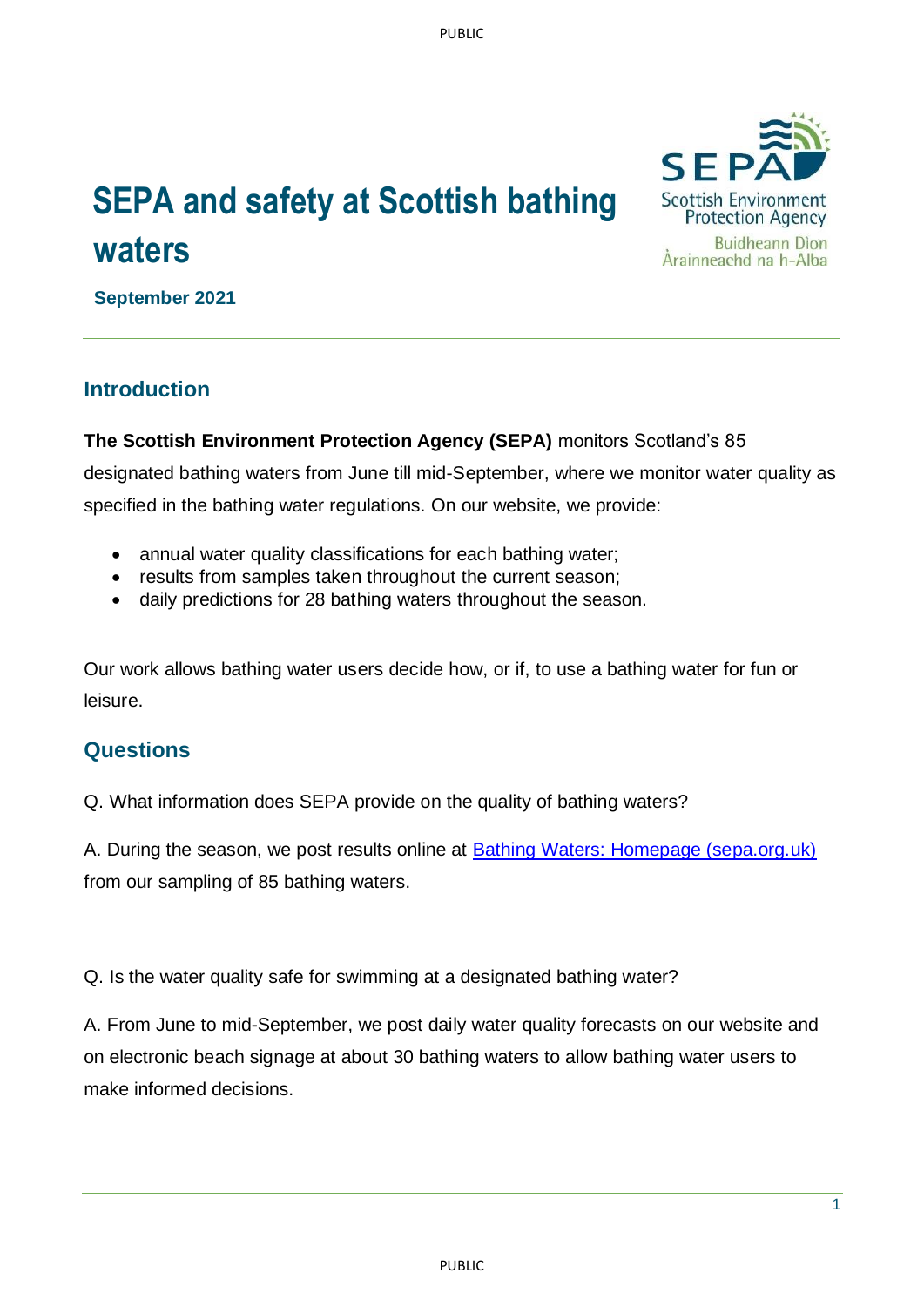Q. When is the water quality unsafe for swimming?

A. The health of water users can be at risk at most locations one to three days after heavy rain. Excess water can run off from road drains and paved areas, combing with untreated but diluted sewage from outfalls and runoff from livestock farming, into bathing waters.

Q. Where is most at risk from excess water after rainfall?

A. Risks tend to be higher in urban areas or where there is extensive livestock farming as these are the key sources of bacteria to bathing waters.

Q. Do you monitor all Scottish bathing waters?

A. We don't monitor bathing water quality at other coastal or inland areas. Full details of our work are available at [sepa.org.uk/bathingwaters](http://www.sepa.org.uk/bathingwaters)

Q. Where can I find more information on keeping safe while using a bathing water?

A. The RNLI are experts on sea safety. Whether you're heading to the beach, to the coast, or out to sea, they've collected essential safety advice so you can make the most of your time on the water [Water Safety Advice And Tips -](https://rnli.org/safety) Know The Risks (rnli.org)

Water Safety Scotland also provides information on Staying safe in and around Scotland's waters [Information \(watersafetyscotland.org.uk\)](https://www.watersafetyscotland.org.uk/information/)

Look out for local signage/hazard warnings at bathing waters you visit, there may be restrictions in place of advice to follow posted on them.

## **Further information**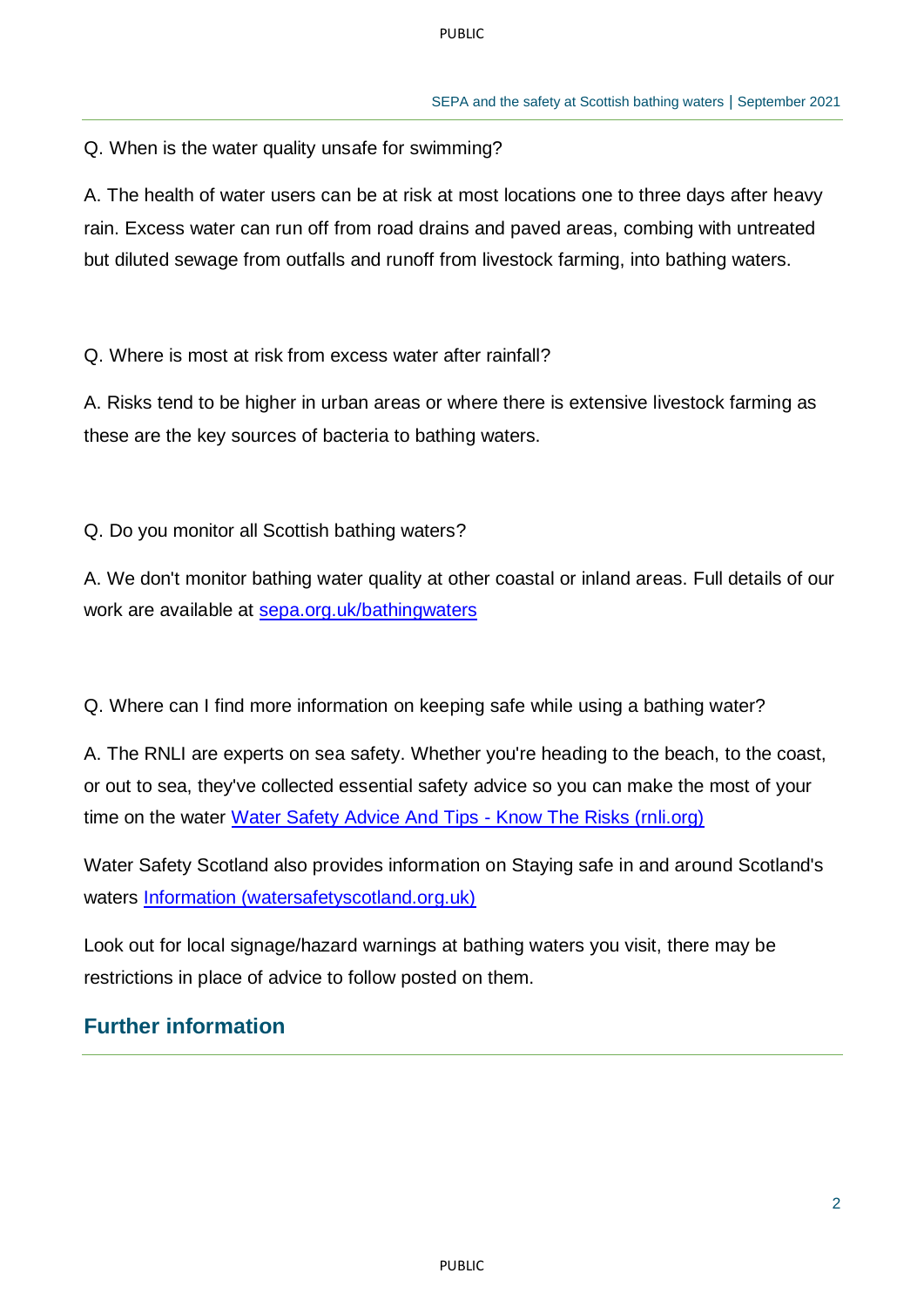SEPA website: [www.sepa.org.uk/bathingwaters](http://www.sepa.org.uk/bathingwaters)